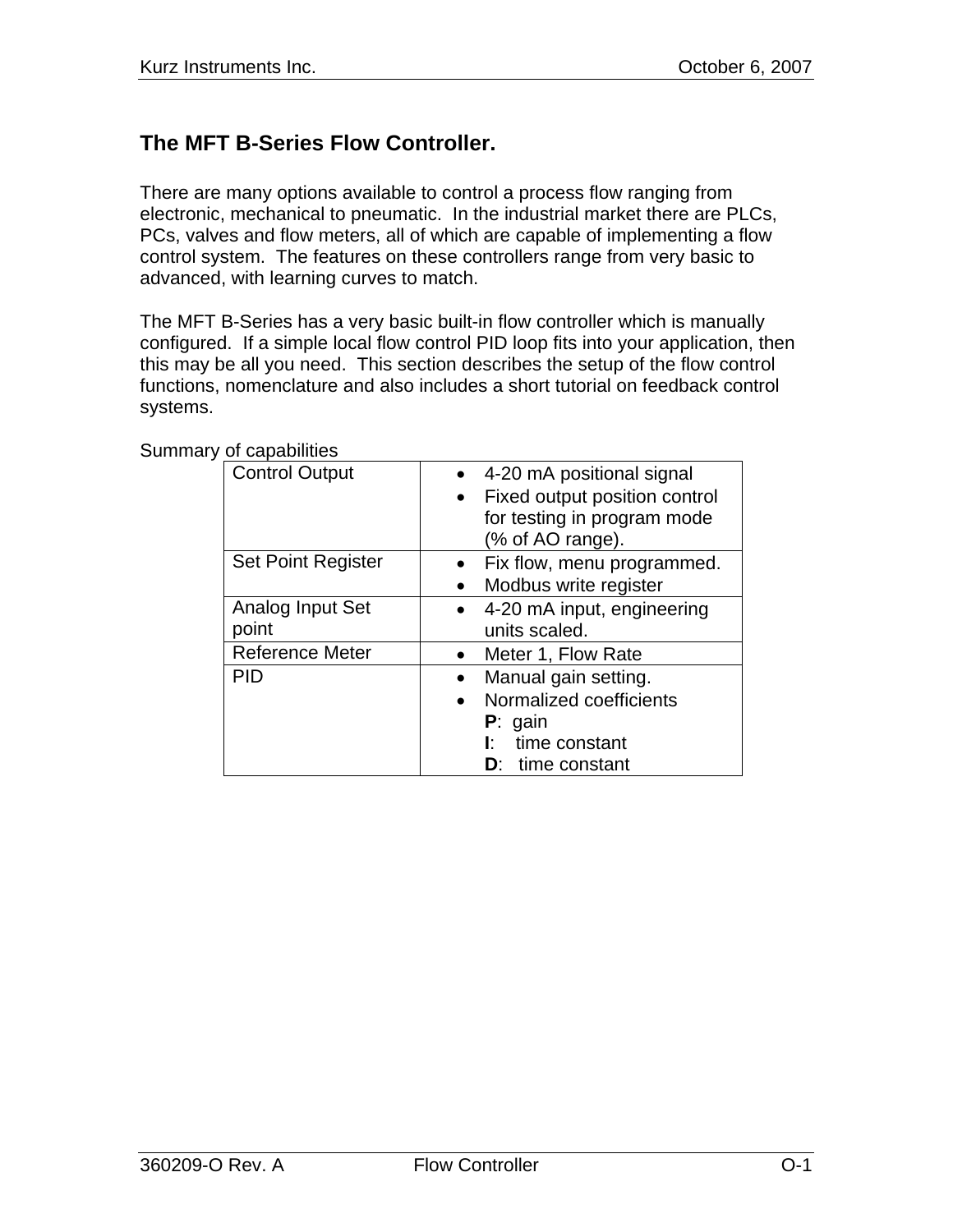### **Flow Controller Setup**

To use the MFT B-Series as an automatic flow controller, you connect one of its 4-20 mA outputs to your control valve, damper or motor controller and it will regulate the flow based on a fixed set point register flow value or an analog Input for the set point.



The example above has the MFT B-Series actuating a valve with external set point of the flow rate. The second 4-20 mA output is sending the flow rate elsewhere, although it could be temperature instead of flowrate. PID control of the process is manually configured. The control output may be commanded from the LCD display to verify full range operation of the control loop or just position the output.

PID Setup Steps

- 1. Mechanically mount all components, test for leaks and check flow control actuator motion or motor controller action.
- 2. Electrically connect all components. Decide which 4-20 mA output will be the control output and wire this in. The default output of the MFT units is for loop powered 4-20 mA. If you need it to be self powered, see the wiring diagrams.
- 3. Configure the [output 4-20 mA](#page-4-0) scale for the control device using engineering units of velocity or flow rate
- 4. Configure the [set-point source:](#page-5-0)
	- External analog input. Configure the 4-20 mA scale with the proper engineering units.
	- Set point register: In program mode the flow rate value is entered to control the flow at a fixed value.
	- Modbus commanded set point. This is a floating point engineering unit or Flow rate or Velocity based command.
- 5. [Tune t](#page-9-0)he control loop for stable operation over the flow range of interest.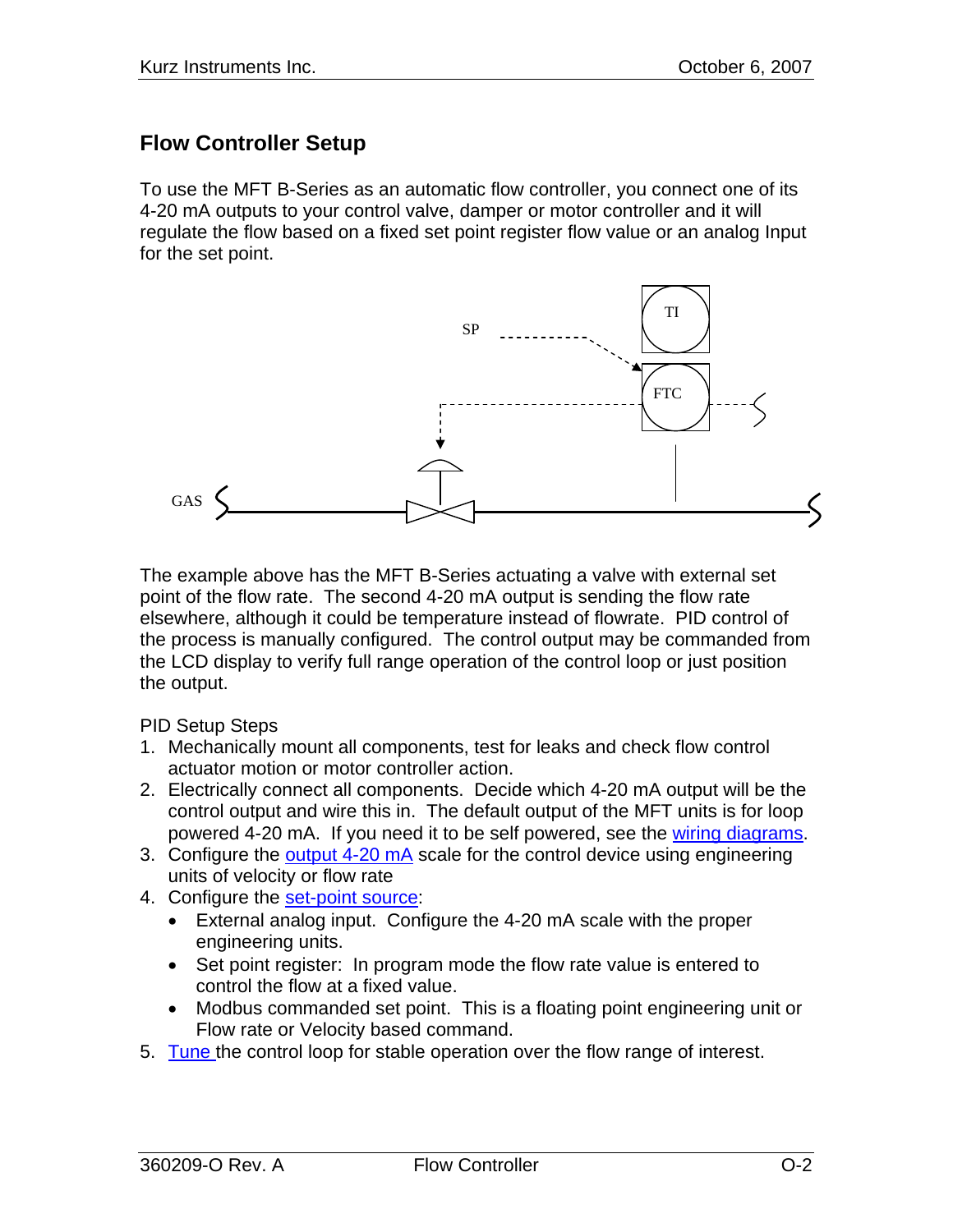The setup of the above parameters are done from *Program Mode* of the Flow meter which are covered next.

Press **P** to go to the *Program Mode*. Enter the tech password (654321 default) followed by **E**. Press the **P**, **^**, or **v** repeatedly until you reach the display,

| PRESS E TO SET |  |  |
|----------------|--|--|
| PID DATA       |  |  |

Press **E** to see or change the PID parameter values.

| PID IS |                           | ΟN |
|--------|---------------------------|----|
|        | $\textdegree$ = ON v= OFF |    |

Press the **^** to turn the PID ON or the **v** to turn OFF. Press **E** to accept the selection or **P** to skip to the next display.

PID OPERATION ^v AUTOMATIC

Press **^** or **v** to select the mode of operation. The selection can be Automatic or Manual, select the automatic for constant flow control or manual for manual control. Press **E** to accept the selection or **P** to skip to the next display.

CONTROL TO ^v FLOW RATE

Press **^** or **v** to select the measurement to be controlled. The selection can be Flow rate or Velocity, select the Flow rate for volumetric and Mass flow or the Velocity for Velocity. Press **E** to accept the selection or **P** to skip to the next display.

> PID SETPT REF ^v ANALOG INPUT

Press the **^** or **v** to select the PID set point reference. The selection can be ANALOG INPUT or SETPT REGISTER for PID reference set point. The SETPT REGISTER is selected in *Program Mode* or with the Modbus 4x register 44. If ANALOG INPUT is selected make sure to setup the External Input parameter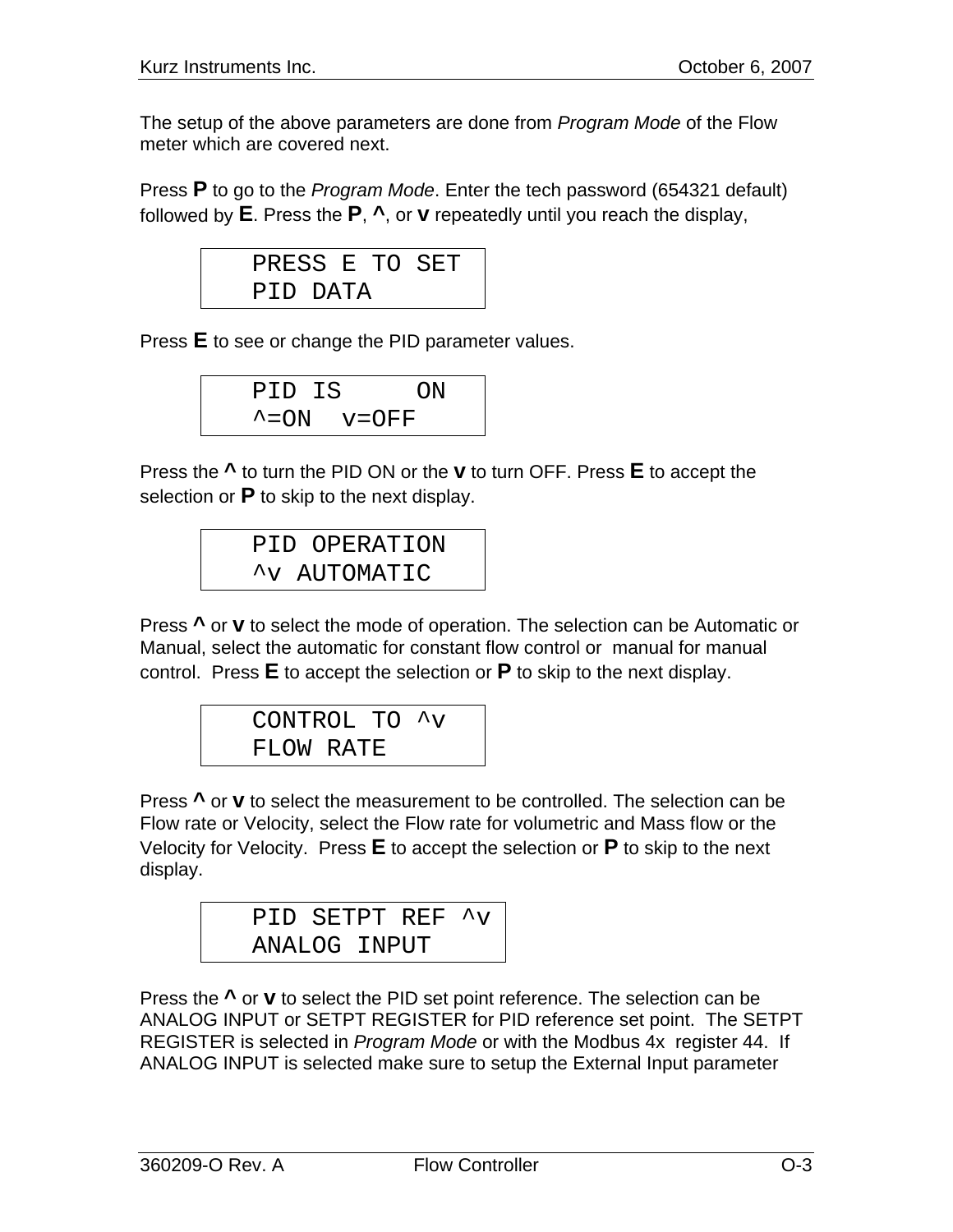data. If the SETPT REGISTER is selected, enter the set point value in this menu. Press **E** to accept the selection or **P** to skip to the next display.

|      | PROPORTIONAL (KP) |
|------|-------------------|
| GAIN | X.XXXXXX          |

Enter the Proportional gain coefficient and press **E** to accept the new entry or **P** to skip to the next display.

$$
\begin{array}{ll} {\tt INTEGRAL} & {\tt TC} \\ {\tt (SEC)} & {\tt X. XXXXXX} \end{array}
$$

Enter the Integral time constant and press **E** to accept the new entry or **P** to skip to the next display. The integral gain is the Proportional gain divided by the Integral time constant. This linking of the integral time constant the proportional gain makes it easier to manually tune the system.

DERIVATIVE TC (SEC) X.XXXXXX

Enter the Derivative time constant and press **E** to accept the new entry or **P** to skip to the next display. The Derivative gain is the Proportional gain multiplied by the Derivative time constant. This linking with the proportional gain make it easier to manually tune the system.

PID LOW LIMIT X.XXXXXX UNIT

Enter the PID low flow control limit; this limit is the lowest flow rate or velocity that it can control. It will saturate at this point. Press **E** to accept the new entry or **P** to skip to the next display.

|               | PID HIGH LIMIT |
|---------------|----------------|
| X.XXXXXX UNIT |                |

Enter the PID high flow control limit; this limit is the highest flow rate or velocity that it can control. It will saturate at this point. Press **E** to accept the new entry or **P** to skip to the next display.

```
SETPT REGISTER
```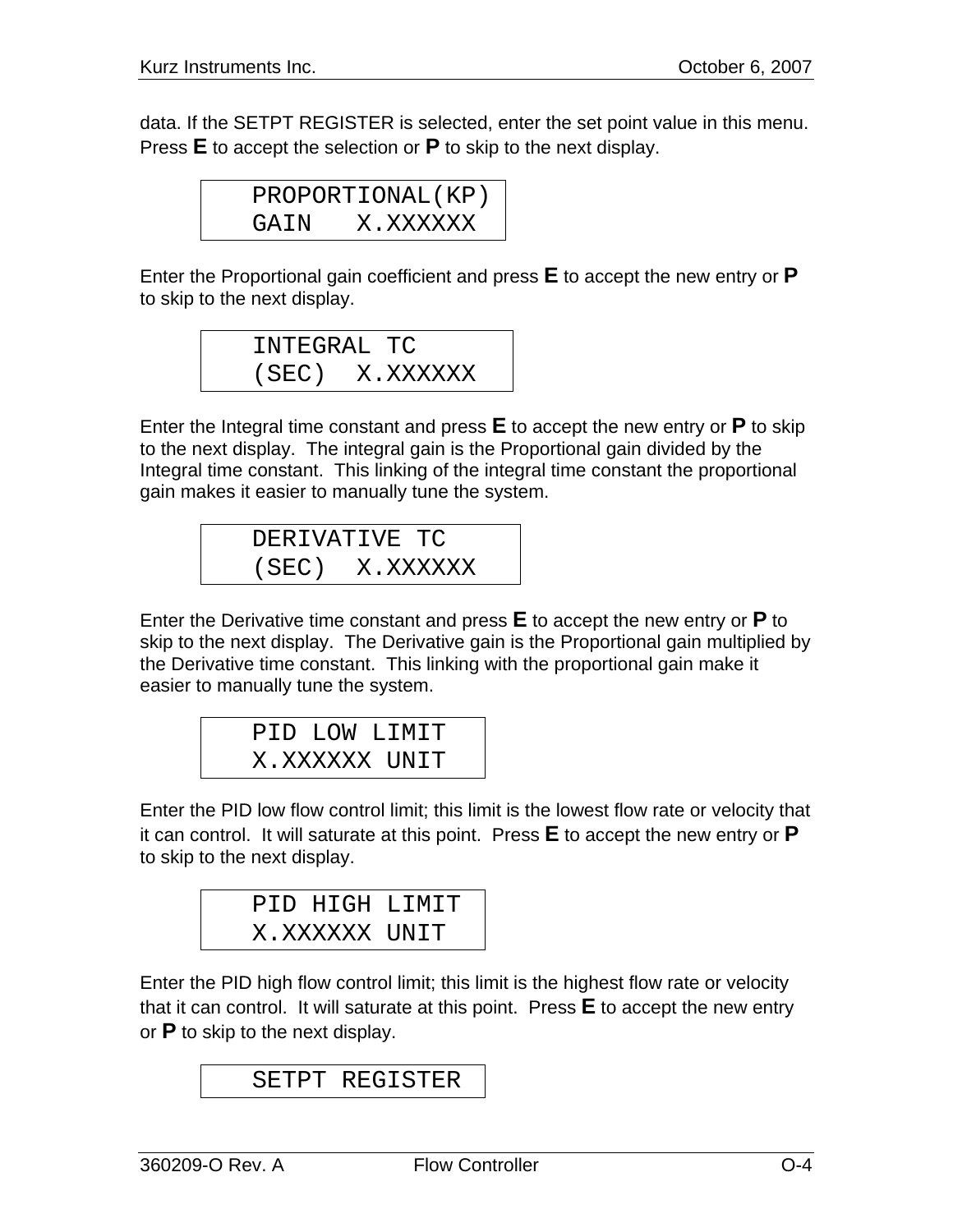X.XXXXXX UNIT

<span id="page-4-0"></span>If SETPT REGISTER reference is selected, enter the control set point value. Press **E** to accept the new entry or **P** to skip to the next display. This parameter can be changed via Modbus using register 44 in the 4x command reference group.

### **Setup for the PID 4-20 mA Control Output**

The PID control output is a 4-20 mA positional signal. It uses either one of the 4- 20 mA analog outputs. Before the PID signal is outputted, the analog output must be setup to assign to the PID output. To setup, perform the following instructions:

Press **P** to go to the *Program Mode*. Enter the tech password (654321 default) followed by **E**. Press the **P**, **^** or **v** repeatedly until you reach the display,

| PRESS E TO SET |  |  |
|----------------|--|--|
| ANALOG OUTPUTS |  |  |

Press **E** to see or change the Analog Output parameter values.

| PRESS ENTER FOR |  |
|-----------------|--|
| ANALOG OUT X    |  |

Press **^** or **v** to select the Analog Output to configure or enter the number (1 or 2). If the flow rate is used on AO1, then the PID output can be set for AO2. Press **E** to accept the selection or **P** to skip to the next display.

|               | ANALOG OUT X ^v |
|---------------|-----------------|
| ASSIGN TO PID |                 |

Press **^** or **v** to to select the Analog Output to be assigned to PID. Press **E** to accept the selection or **P** to skip to the next display.

```
LO=X.XXXXX UNIT 
AT 4.000 mA
```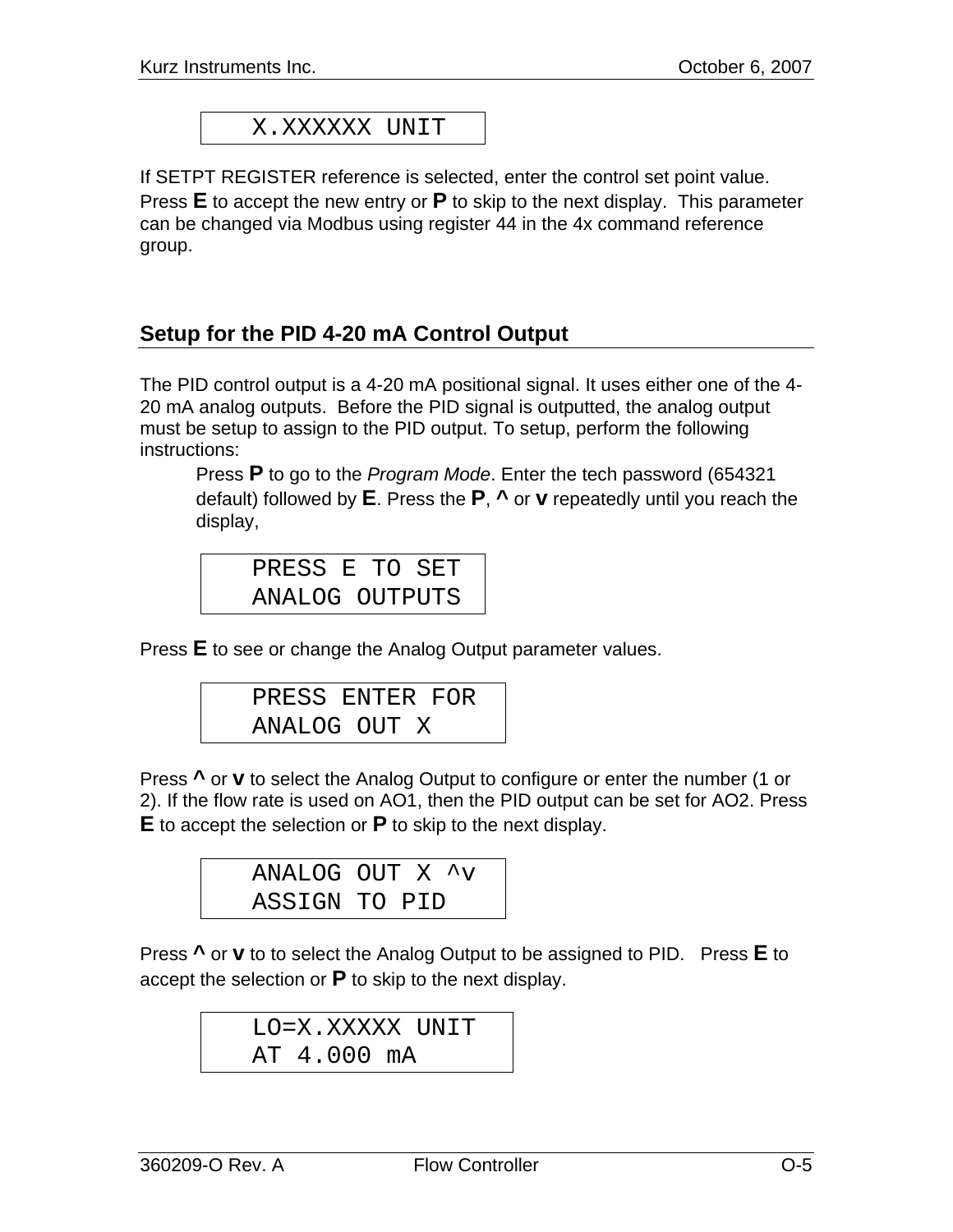<span id="page-5-0"></span>Enter the Analog Output scale at 4.00 mA output (zero), this value is usually zero. Press **E** to accept the new entry or **P** to skip to the next display.

$$
\tt HI=X.XXXXX~UNIT\\ \tt AT~20.000~mA
$$

Enter the Analog Output scale at 20.00 mA output (Span), this value is usually the approximate flow rate or velocity when the valve or damper is 100% open or the fan is at full speed (controlled device). Press **E** to accept the new entry or **P** to skip to the next menu item.

## **Setup for the External Input for PID Remote Reference**

The PID can be operated from a SETPT REGISTER, as a fixed value which also has a Modbus register allowing remote network control. Alternately, a remote ANALOG INPUT (4-20 mA) current can be the set point. To setup the Analog Input for PID set point, perform the following instructions: Press **P** to go to the program mode. Enter the tech password (654321 default) followed by **E**. Press the **P**, **^** or **v** repeatedly until you reach the display,

|  |  | PRESS E TO SET |  |
|--|--|----------------|--|
|  |  | EXT INPUT DATA |  |

Press **E** to see or change the External Input parameter values.

|              | NEXT USAGE ^v |  |
|--------------|---------------|--|
| PID EXT. REF |               |  |

Press **^** or **v** to select the External Input usage, select the "PID EXT. REF". Press **E** to accept the selection or **P** to skip to the next display.

|             | LO=X.XXXXX UNIT |
|-------------|-----------------|
| AT 4.000 mA |                 |

Enter the External Input scale at 4.00 mA Input (zero), this value is the minimum PID set point that can be used. Press **E** to accept the new entry or **P** to skip to the next display.

```
HI=X.XXXXX UNIT
```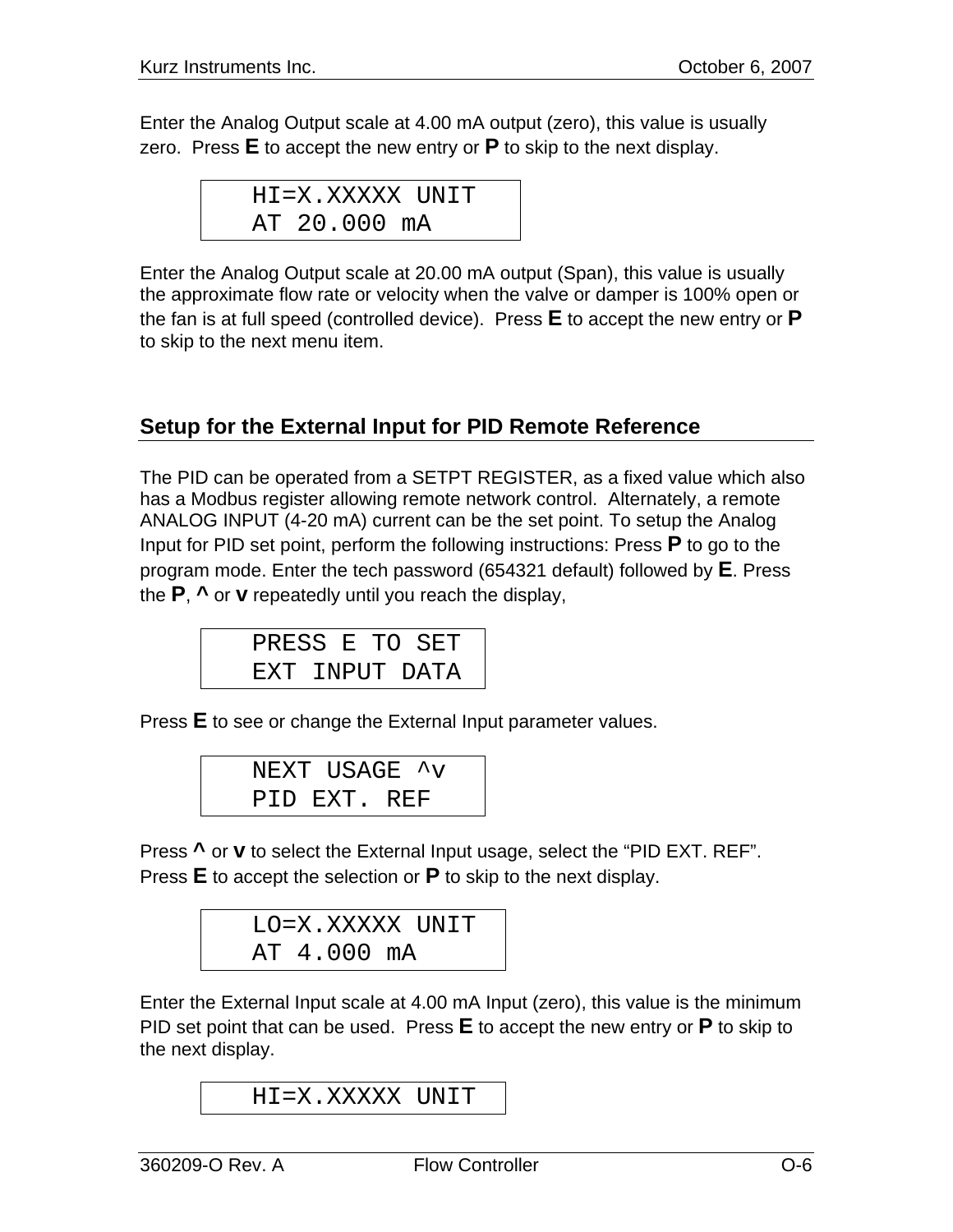AT 20.000 mA

Enter the External Input scale at 20.00 mA Input (Span), this value is usually the maximum PID set point that can be used. Press **E** to accept the new entry or **P** to skip to the next display.



Enter the External Input digital filter time constant, the default value is 0.5 second. Press **E** to accept the new entry or **P** to skip to the next menu item.

### **PID CONTROLLER OPERATION**

The PID controller can be setup to operate in the Automatic mode or in the Manual mode.

### **PID Control in Automatic Mode**

After all the setup is done, the PID action will start. The flow rate or velocity is maintained to the PID set point value. The PID control is in the Automatic mode if the PID operation selected is AUTOMATIC. Refer to the section "Set PID Data".

#### **PID Control in Manual Mode**

The PID control is in the Manual mode if the PID operation selected is MANUAL. Refer to the section "Set PID Data". The manual control is performed by manually adjusting the PID output or 4-20 mA position signals. To manually control the PID perform the following instructions: Press **P** to go to the program mode. Enter the user password (654321 default) followed by **E**. Press the **P**, **^** or **v** repeatedly until you reach the display,

> PRESS E TO MANL CONTROL PID

Press **E** to manually control the PID.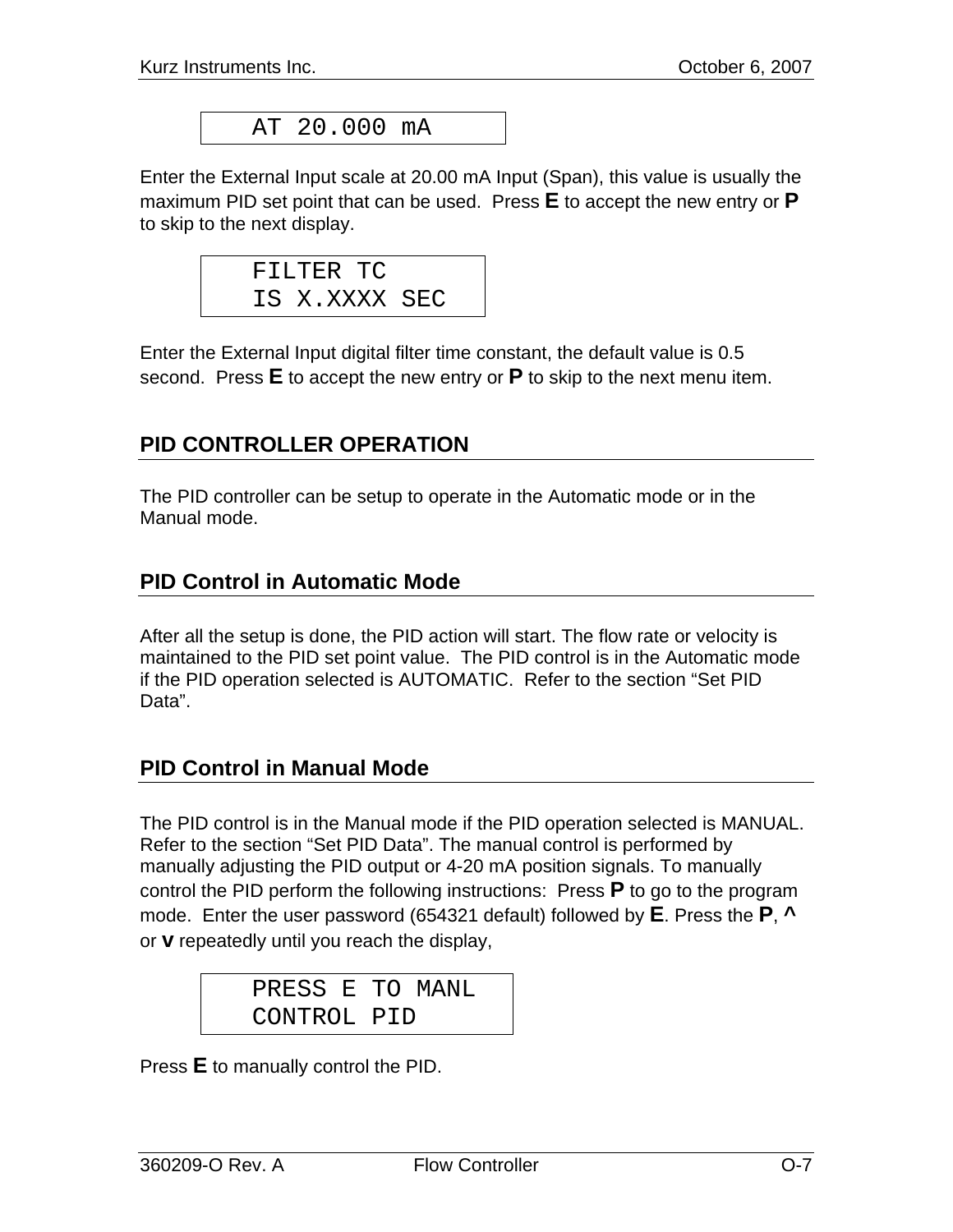OUT=XXX PERCENT ^=OPEN v=CLOSE

Press the **^** to increase the gas flow rate, **v** to decrease the gas flow rate and **C** to exit. The 100 percent means that the maximum PID limit equivalent output current is reached and the zero percent means that the minimum PID limit equivalent output current is reached.

## **Displaying the Flow meter Reading**

To see the flow meter reading, hold the Executive scroll reading or press the **D** to get in to the display mode.

|                | DISPLAY NEXT ^v |
|----------------|-----------------|
| METER #1, FLOW |                 |

Press **^** or **v** to select the display item, selections are "METER #1, FLOW" for flowrate meter readings, METER #2, TEMP" for temperature readings and "EXTERNAL INPUT". REF" for External Input readings. To see the flow meter readings, select the "METER #1, FLOW". Press **E** or **D** accepts the selection or **C** to return to the Executive Mode.

ID: FLOW RATE RT:XXXXXX.XX HRS

The first display item is the meter identification and the runtime in hours. Press the **^** or **D** to see the next display or the **v** to scroll through the display backwards.

| FLOW RATE    |  |
|--------------|--|
| XXX.XXX UNIT |  |

This is the gas flow rate reading. Press the **^** or **D** to see the next display or the **v** to scroll through the display backwards.

> UNIT=XXXXX.X ET= X.XXXX MIN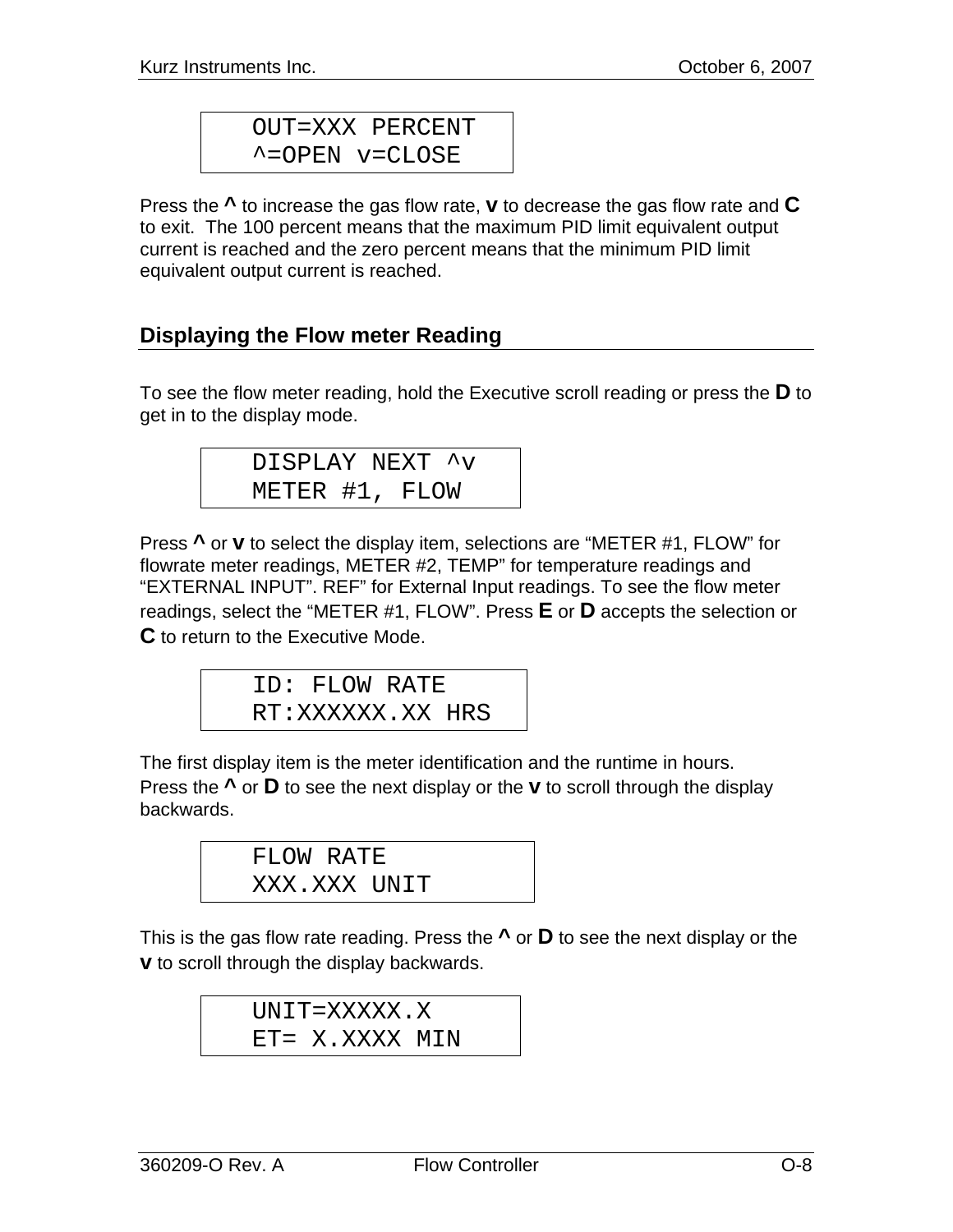This is the total flow and elapsed time reading. Press the **^** or **D** to scroll through the next display or the **v** to see the display backwards.

> VELOCITY XXX.XXX UNIT

This is the gas velocity reading. Press the **^** or **D** to see the next display or the **v** to scroll though the display backwards.

> REF. DENSITY X.XXXXX UNIT

This is the gas reference density. Press the **^** or **D** to see the next display or the **v** to scroll though the display backwards.

FLOW AREA XX.XXXX UNIT

This is the effective flow area. Press the **^** or **D** to see the next display or the **v** to scroll though the display backwards.

> CORRECTION FACTOR X.XXXX

This is the current correction factor reading. Press the **^** or **D** to see the next display or the **v** to scroll though the display backwards.

## **Displaying the PID Remote Reference Reading**

To see the External Input reading, press the **D** to get in to the *Display Mode*. The following are the displayed items:

> DISPLAY NEXT ^v ANALOG INPUT

Press **^** or **v** to select the display item, selections are "METER #1, FLOW" for flowrate meter readings, METER #2, TEMP" for temperature readings and "EXTERNAL INPUT". for External Input readings. To see remote PID reading,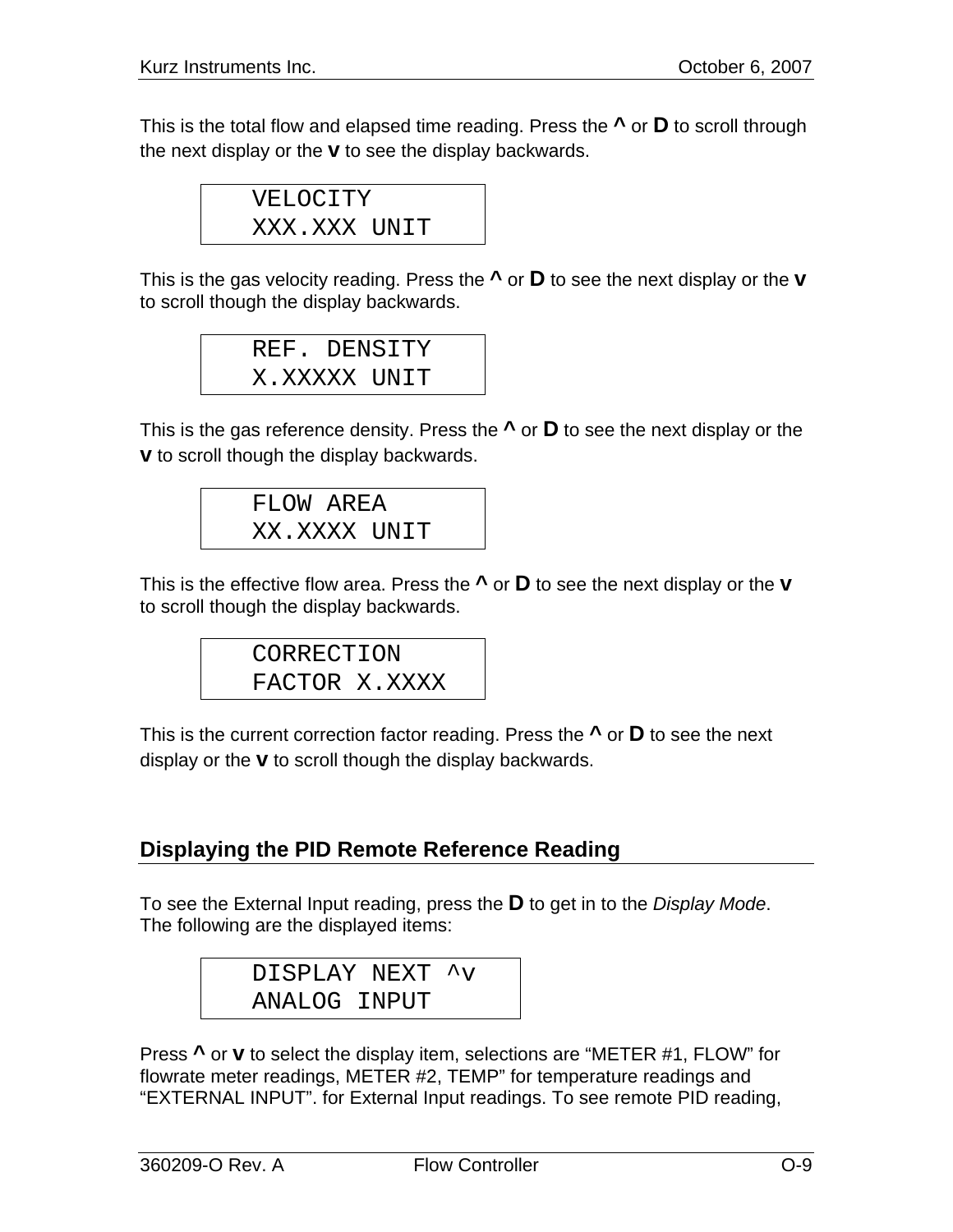<span id="page-9-0"></span>select the "EXTERNAL INPUT". Press **E** or **D** accepts the selection or **C** to return to the Executive Mode.

IN=XX.XXX mA AT YYYY.YY UNIT

This is the PID reference reading. Press the **D** or **C** to return to the *Executive Mode.* The mapping of input current to flow rate or velocity was previously configured in the Set External Input data menu.

# **PID Tuning.**

Manual tuning of a PID loop can be done by following the steps listed below.

1. Place the unit in manual control mode or open loop control. Increase or decrease the 4-20 mA output by 5 to 10%. Note the flow response change.

Then the Proportion Gain starting point is: 2 x Output change (engineering units)/(Flow Response change) *(this is a unit less number)* 

Note the system response time (0 to 63% change) to the change. Set the Integral response time to this number.

Set the derivative time constant to 1/6 of the integral time.

2. Now place the system in closed loop or automatic operation. Do a small change of the set point and observe how it reacts.

Example system responses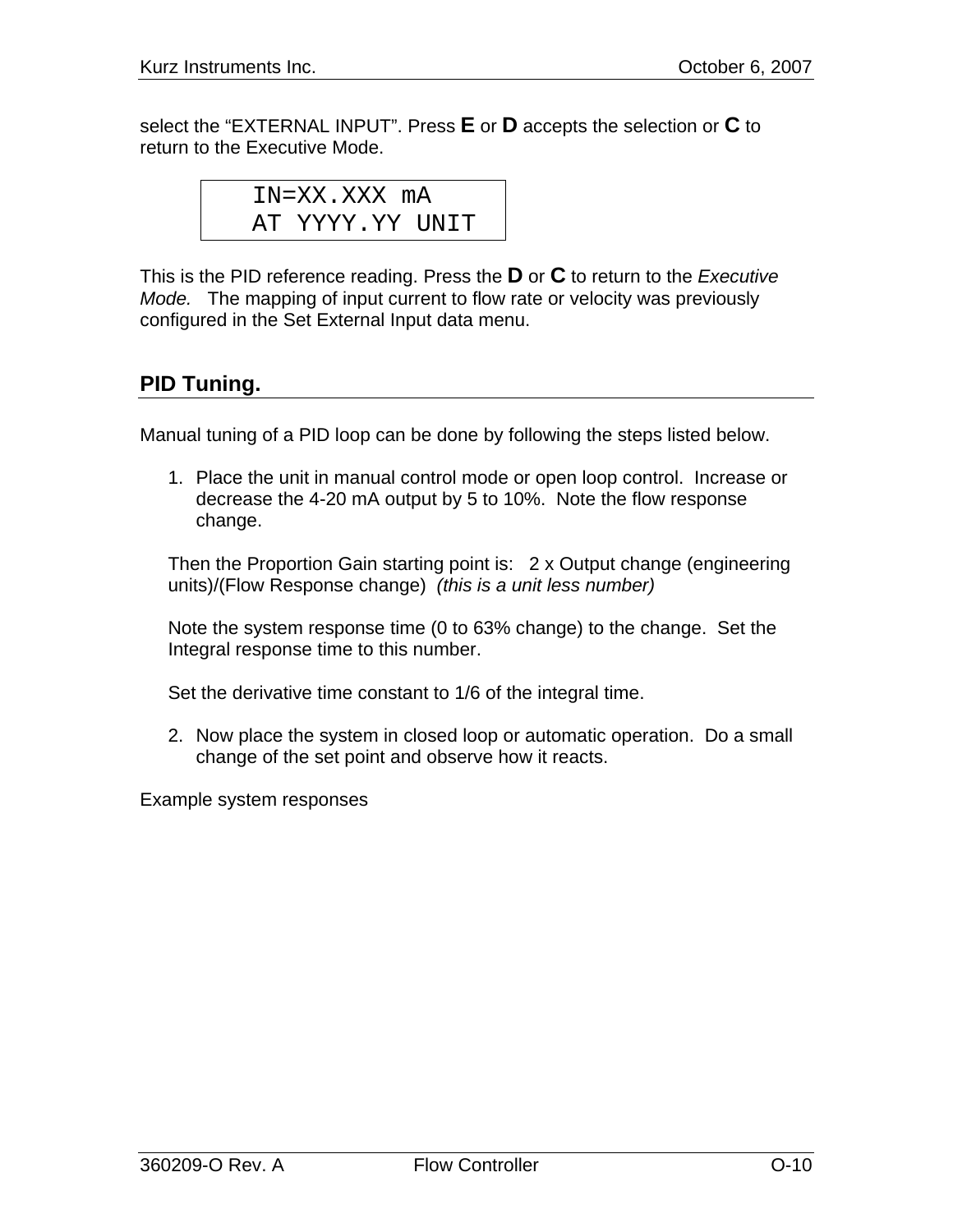

Increase the proportional Gain and reduce the integral time constant.



System tuned just right. Note the parameters and you are done.